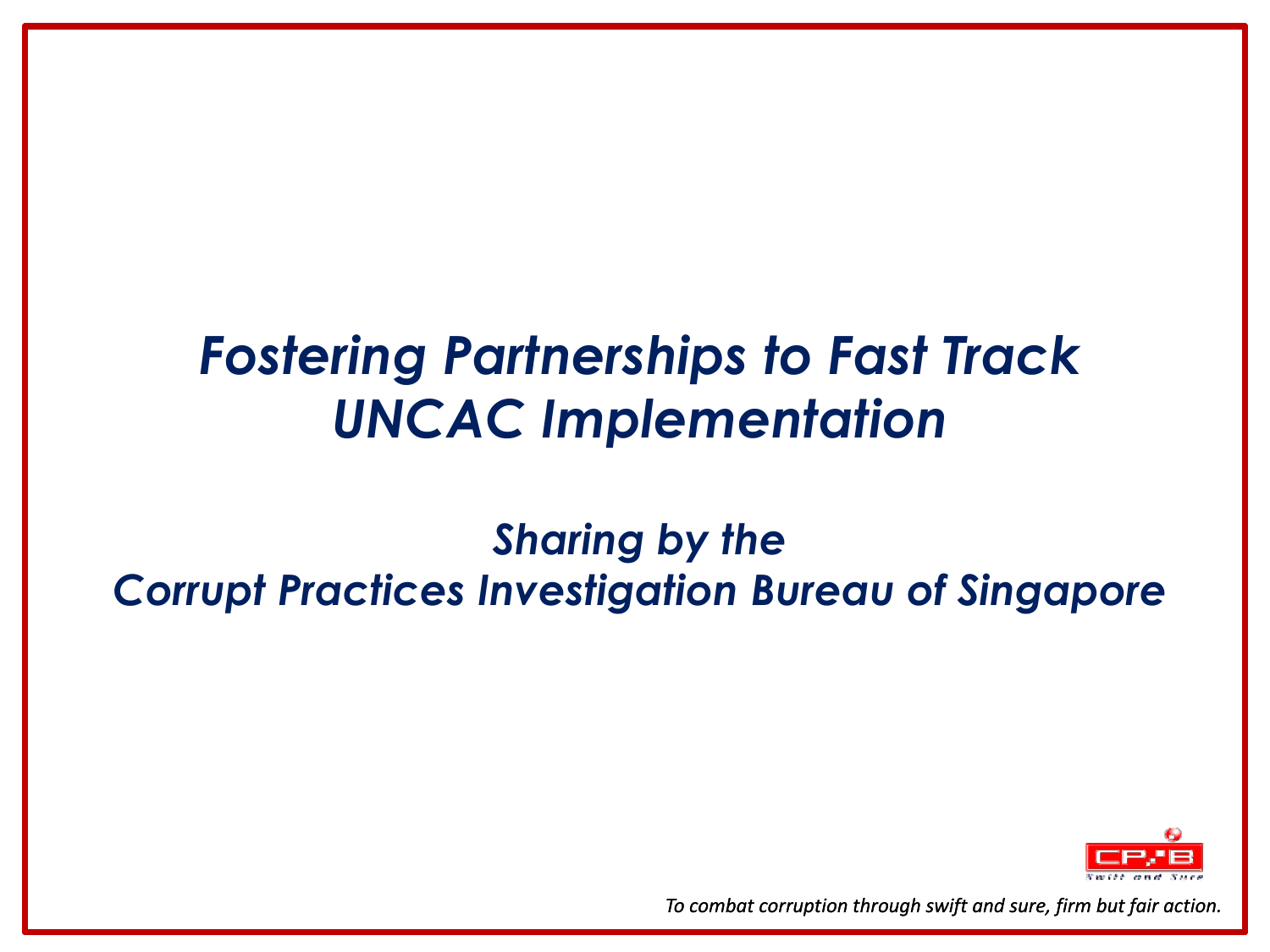# **The Corrupt Practices Investigation Bureau of Singapore**



- Established in October 1952;
- Authorised to investigate corruption offences (both public and private sectors);
- Functional independence;
- Anti-corruption public education and prevention programmes.

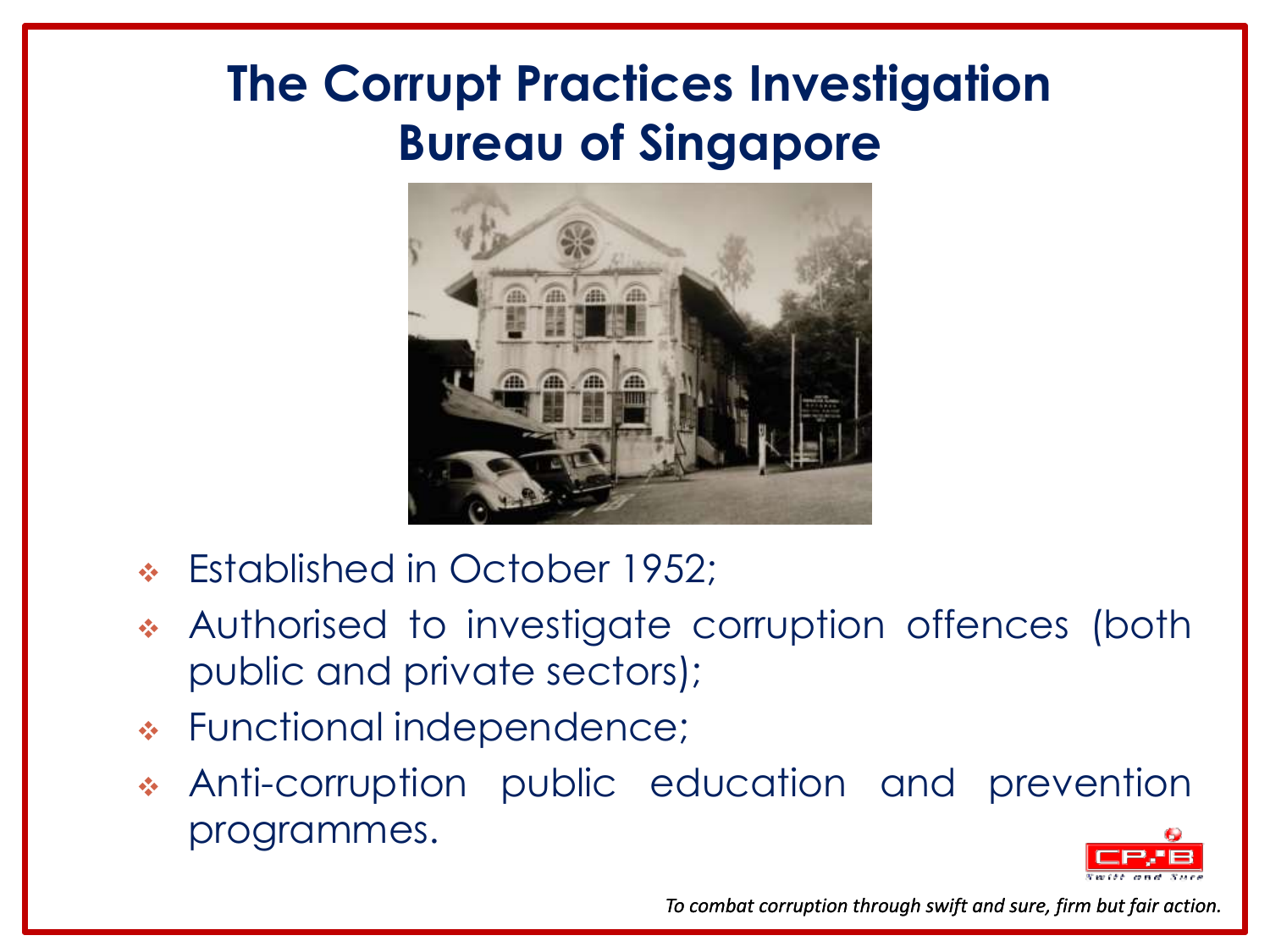# **Regional Conference on Fast Tracking the Implementation of the United Nations Convention Against Corruption in Southeast Asia**



- Well attended; robust discussions by 10 ASEAN countries, private sector and CSOs
- Outcome Document "Recommendations of Regional Conference on Fast Tracking the Implementation of the United Nations Convention Against Corruption in Southeast Asia"

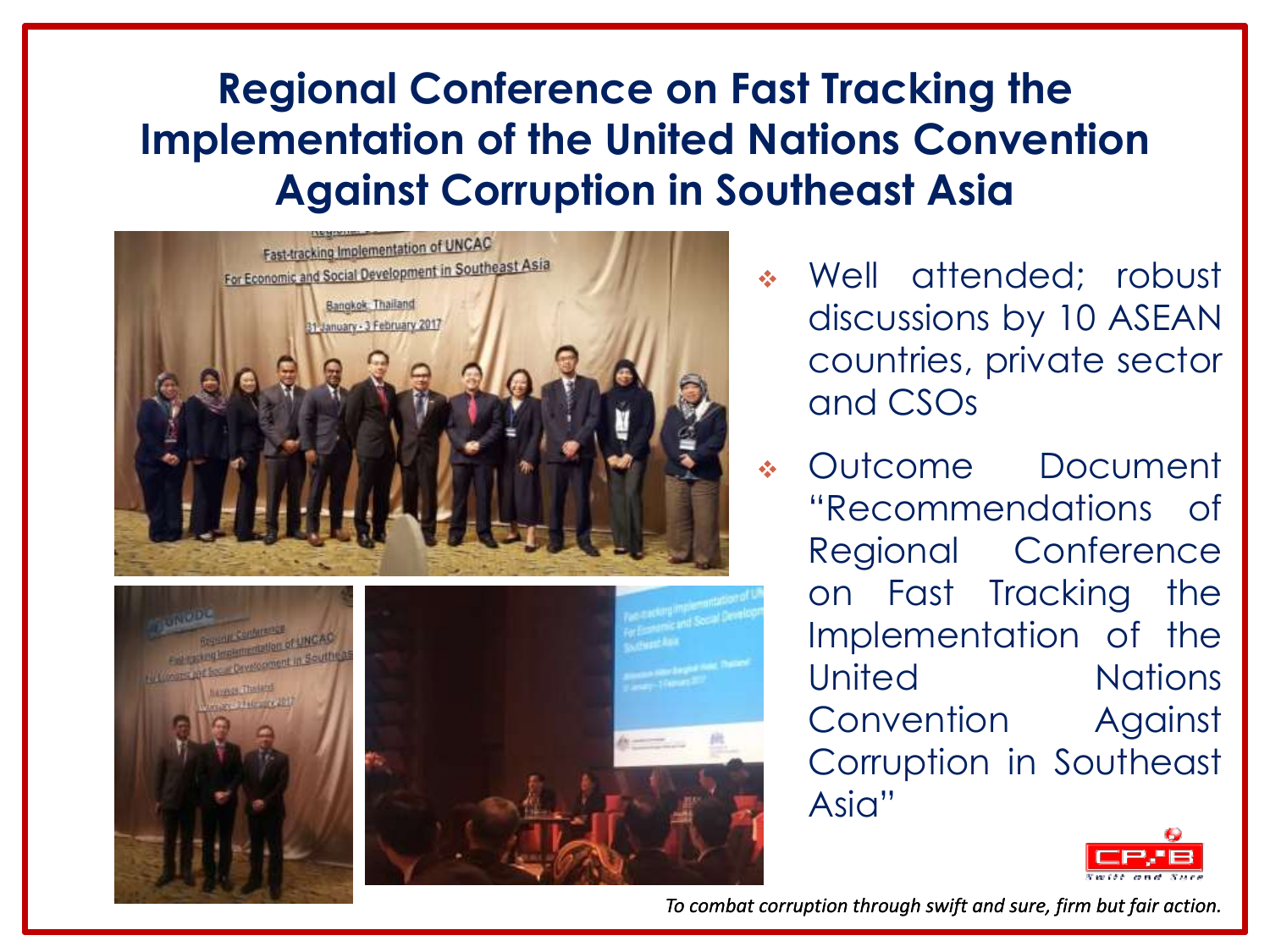# **Outcome Document of Regional Conference**



#### UNITED NATIONS CONVENTION **AGAINST CORRUPTION**

Recommendations of the Regional Conference on Fast-Tracking the Implementation of the United Nations Convention against Corruption in **Southeast Asia** Banglok, 11" Instance - 3" February 2017.

The high level representatives and substantive experts in the workshop "Fast-tracking Implementation of UNCAC for Economic and Social Development in Southeast Asia"; representing government ministries, anti-comption and law enforcement agencies, provicutionservices, state audit institutions, public procerment agencies and financial intelligence units from Southnist Asia,

Reculing the importance of fighting corruption for the achievement of social and communic prosperity as highlighted by the Sentamable Development Grads;

Consertinal to implementing the United Nations Convention against Comunicat (UNCAC);

Recelling resolutions of the Conference of the States Parties (COSP) to UNCAC 4/1 of 28 October 2011 and 3/4 of 13 November 2009 andorsing country-bal and country-based, integrated and conditional delivery of technical assistance programmes and encouraging shears to accord high priority to technical assistance to implement the Convention;

Bevelling moduling 6/1 of the COSP of 6 November 2015 which calls upon the States Parties to use the entrone of their country strictes to strengthen their anti-corruption framework, including iteorgh technical assistance, where requested;

Diderlining the importance of the AXLAN Political Security-Commonity Blasprint 2013 stating that one of the key claiments of the rules-based, people-oriented, people contenut continuely is to autill the culture of integrity and anti-comption and maintream the principles thereof into the policies and practices of the ASEAN Convenanty;

Reculling that one of the strategic priorities of the ASEAN - UN Plan of Action is to support ASEAN Member fixem in the implementation of UNCAC and the Memorandum of Understanding on Cooperation for Preventing and Combating Corruption, including through collaboration with the fiontheast Axia Parties against Corruption (NEA-PAC):

Recalling the commitments made at the International Anti-Comption Summit held in London, United Kingdom, im 12 May 2016.

Highlightong the importance of strengthening anti-corruption efforts in the following priority areas.

- ◆ Highlights possible initiatives in relation to strengthening anticorruption efforts;
- Encourages States Parties to assess their respective stateof-affairs relating to the priority areas;
- Possible reference point for States Parties to consider enhancing cooperation and partnership.

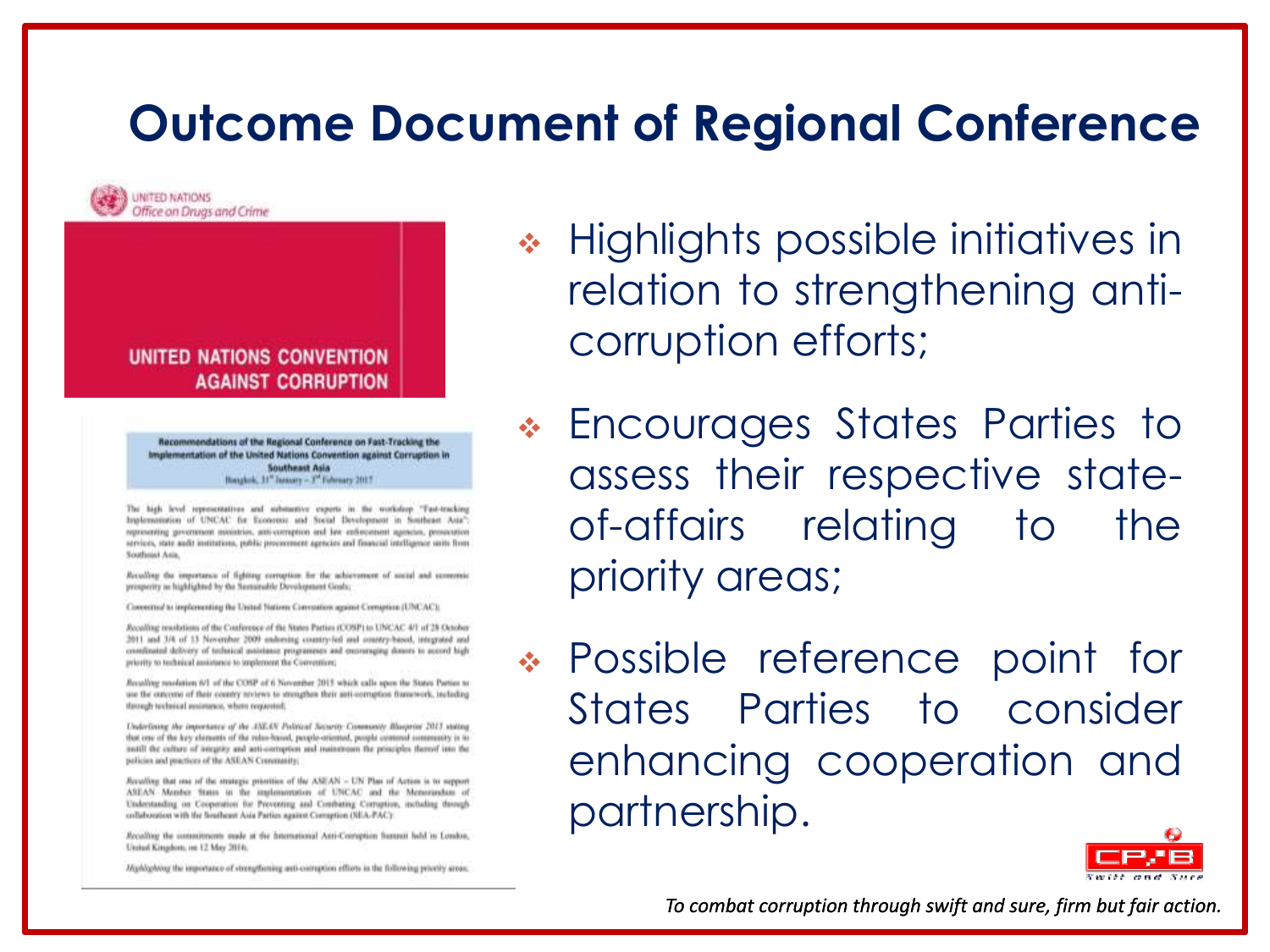# **Recommendations from Bangkok Conference**

- Current domestic framework covers significant portion of conference recommendations.
- CPIB's sharing will focus on following priority areas:
	- 1. Increase Specialised Knowledge
	- 2. National Cooperation
	- 3. Internal Guidance
	- 4. Protection of Reporting Persons and **Witnesses**

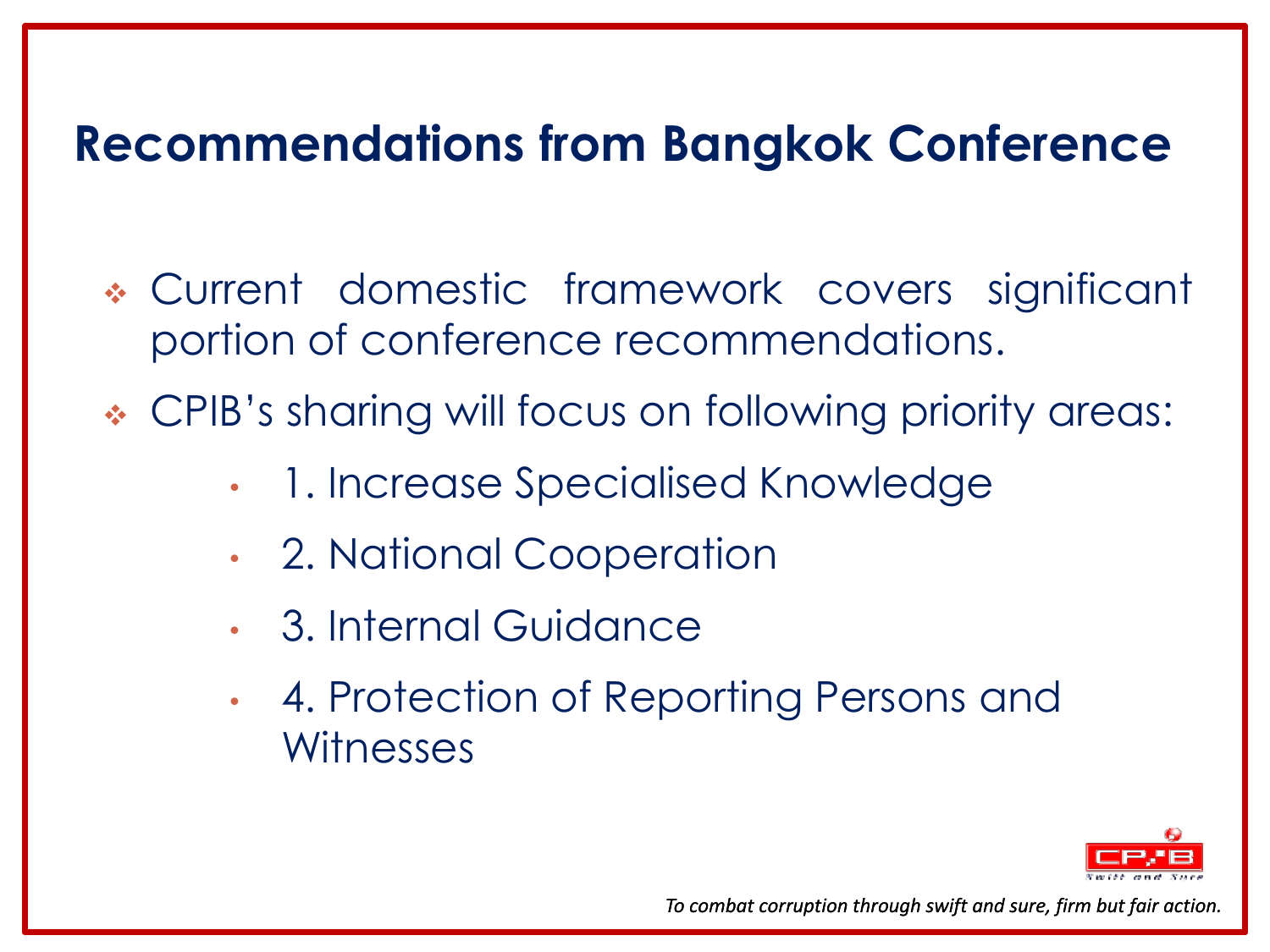#### **1. Increase specialised knowledge**

- In-house specialised courses in financial investigations (Singapore, Sep 2017)
- 3<sup>rd</sup> Anti-Corruption Executive (ACE) Programme (Singapore, Oct 2017)





- $\cdot$  In partnership with other regional partners
	- Joint CPIB-OSCE Anti-Corruption Workshop (Vienna, Feb 2017)
	- 20<sup>th</sup> UNAFEI UNCAC Training Programme (Tokyo, Nov 2017)

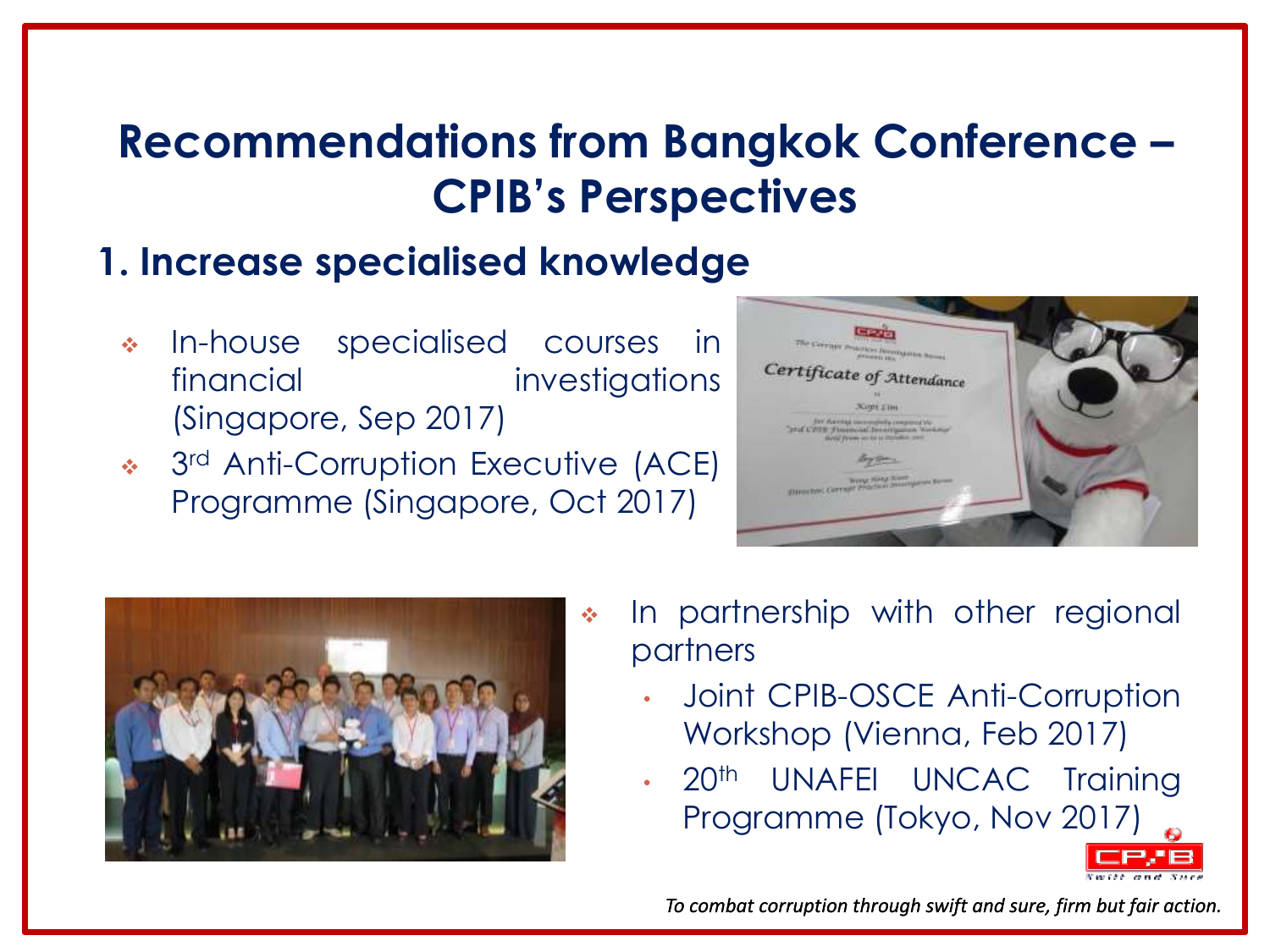### **2. National Cooperation**

- Whole-of-Government efforts aimed at enhancing Singapore's national Anti Money-Laundering regime;
- Strong ACA-FIU communication channels;
- National risk assessment in 2013 and update in 2015;
- New dedicated AML department at Monetary Authority of Singapore



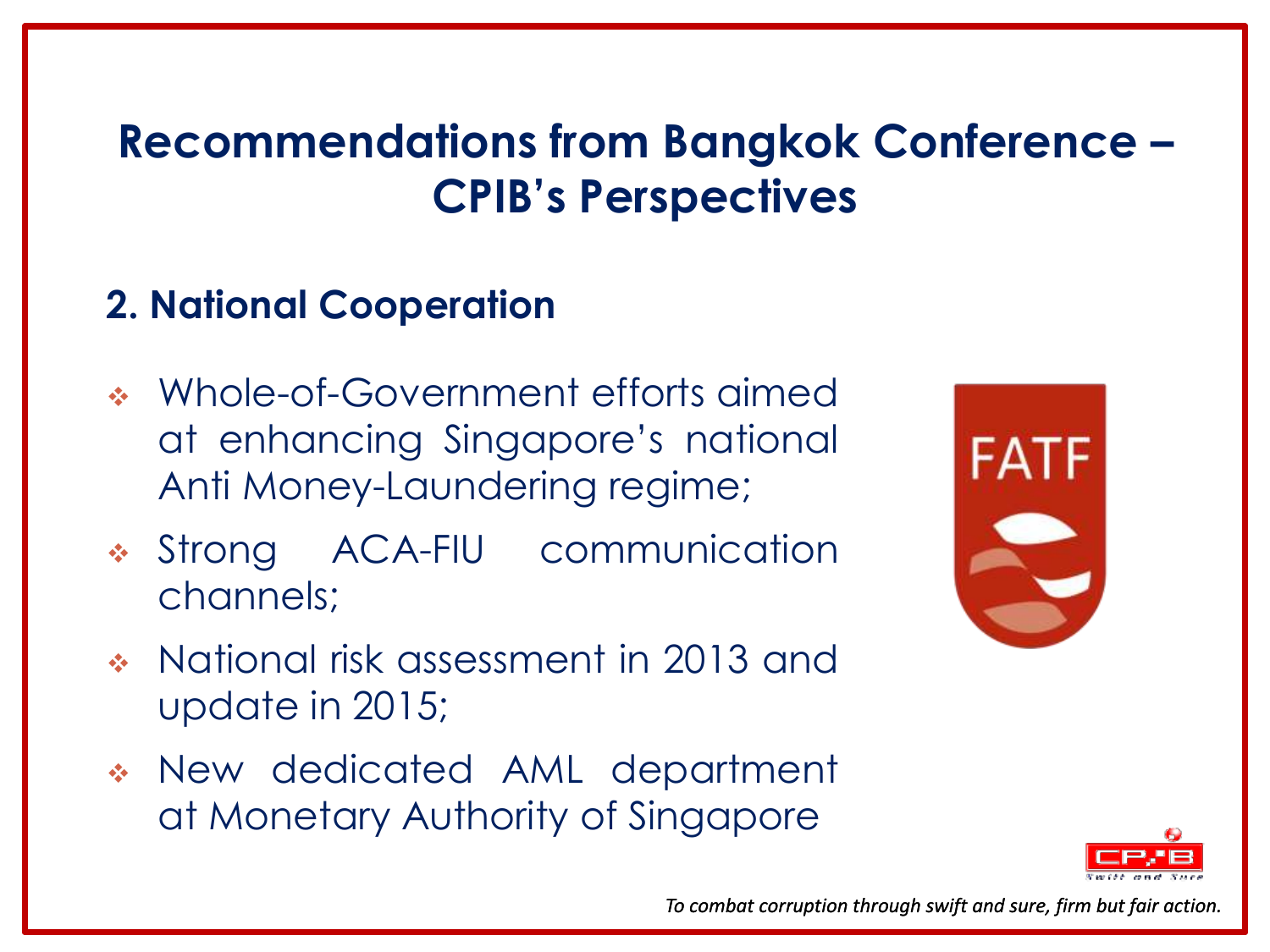#### **3. Internal Guidance**

- Structured process of updating internal Quality Practices (QPs)
- Provides guidance for investigation officers in managing key investigation processes.



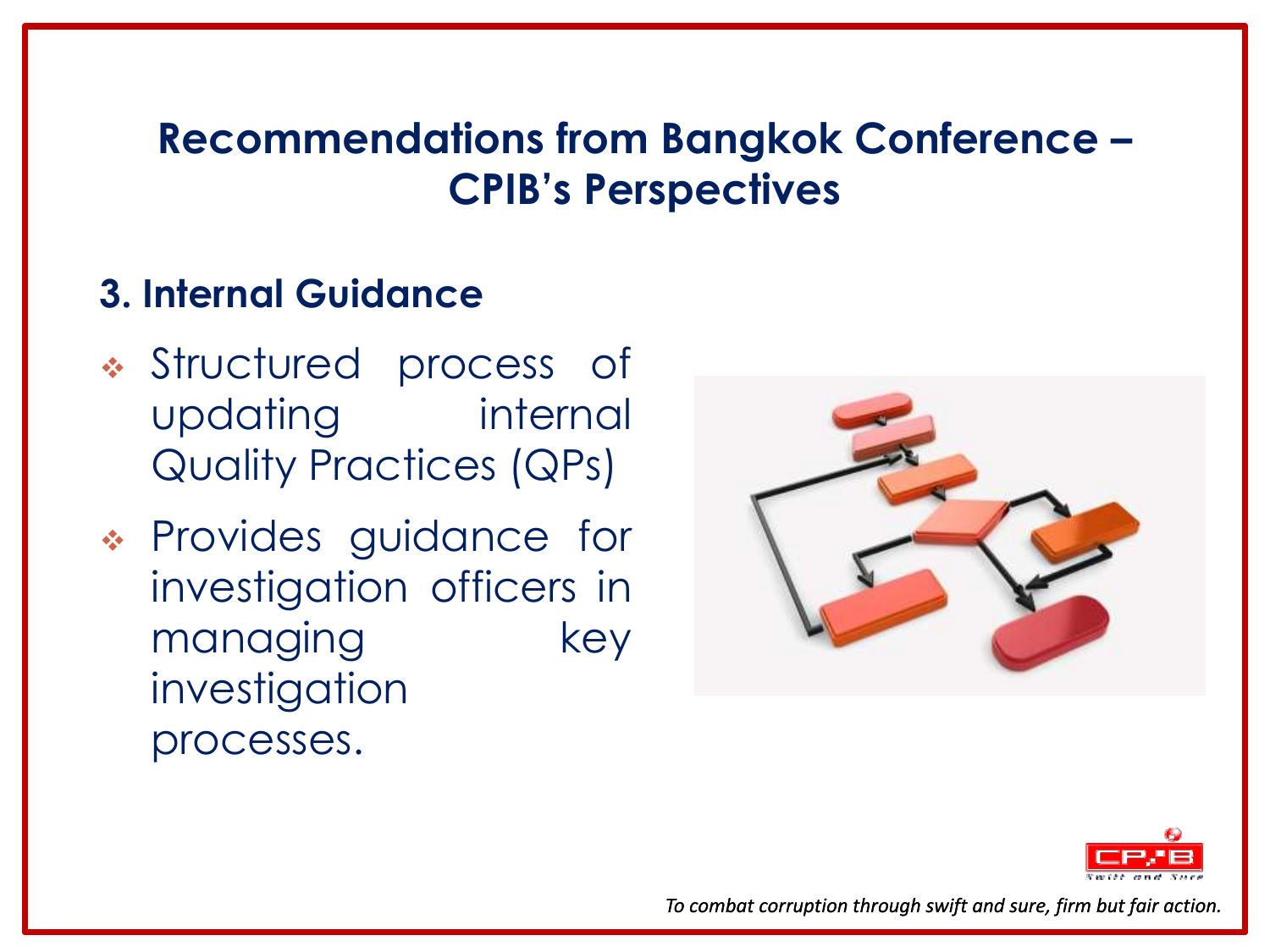#### **4. Protection of Reporting Persons and Witnesses**

- Actively seeking out learning opportunities on witness and whistle-blower protection
	- 18<sup>th</sup> EUROPOL Network Conference on Witness Protection (Lithuania, May 2017)
	- APEC Workshop on Whistleblower Protection (Taipei, July 2017)





#### WHISTLEBLOWER

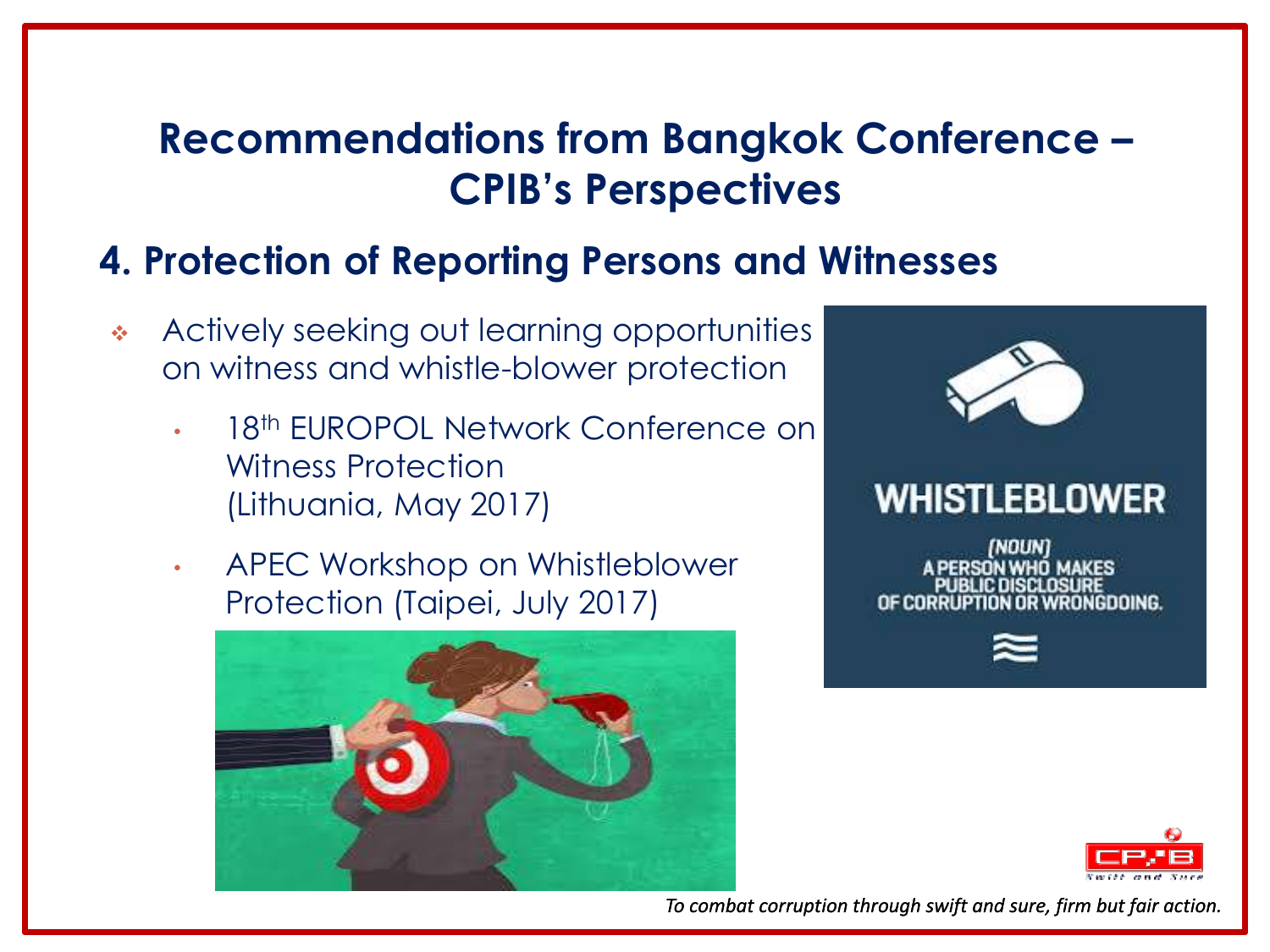# **Importance of Agency-to-Agency International Cooperation : Example**

### **Malaysian Super League Match Fixing (2012)**

- CPIB investigated match-fixing case involving a Malaysian referee, a former Malaysian international footballer and a Singaporean.
- All three charged in court for corruption offences.





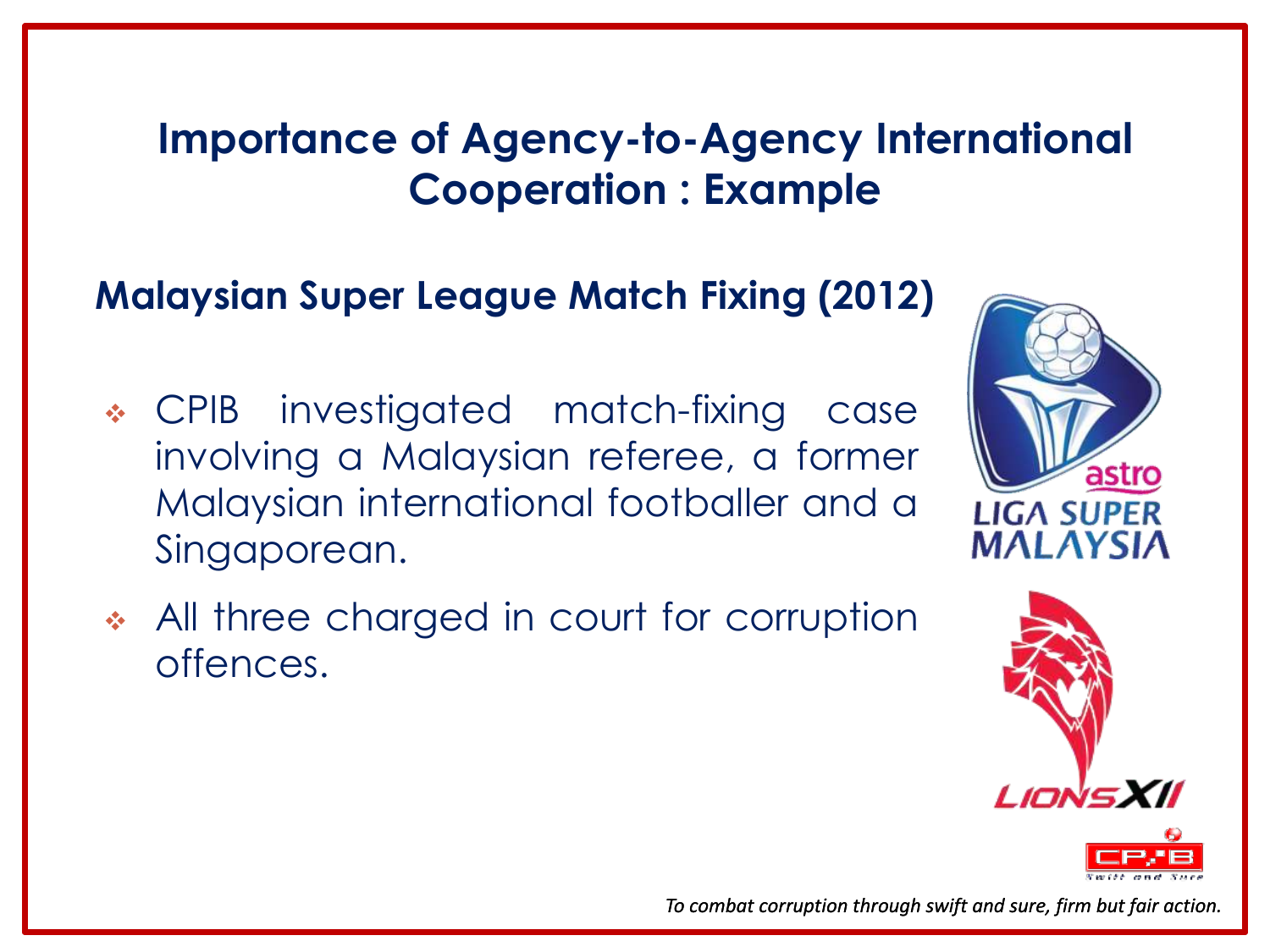# **Importance of Agency-to-Agency International Cooperation : Example**

#### **Malaysia Super League Match Fixing (2012)**

- Excellent informal cooperation with MACC
	- Sharing of surveillance data
	- Obtaining warrants of arrest
	- Arrest of former Malaysian international footballer involved







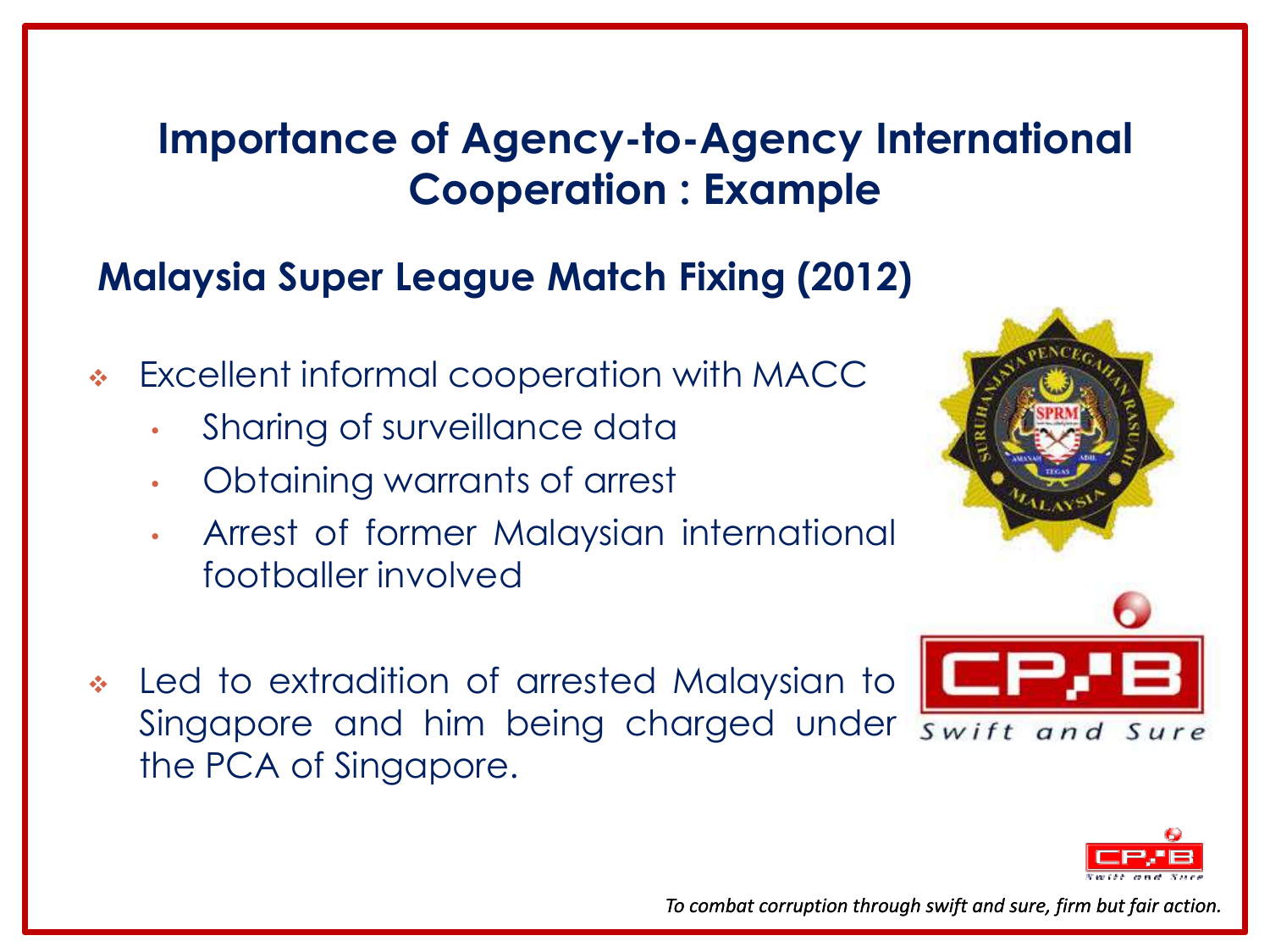### **Importance of Agency-to-Agency International Cooperation : New Developments**

# **International Anti-Corruption Coordination Centre**

- Officially launched in July 2017;
- Specialist law enforcement officers from multiple foreign jurisdictions into single location;
- CPIB officer attached to IACCC since September 2017.



**International Anti-Corruption Coordination Centre** 

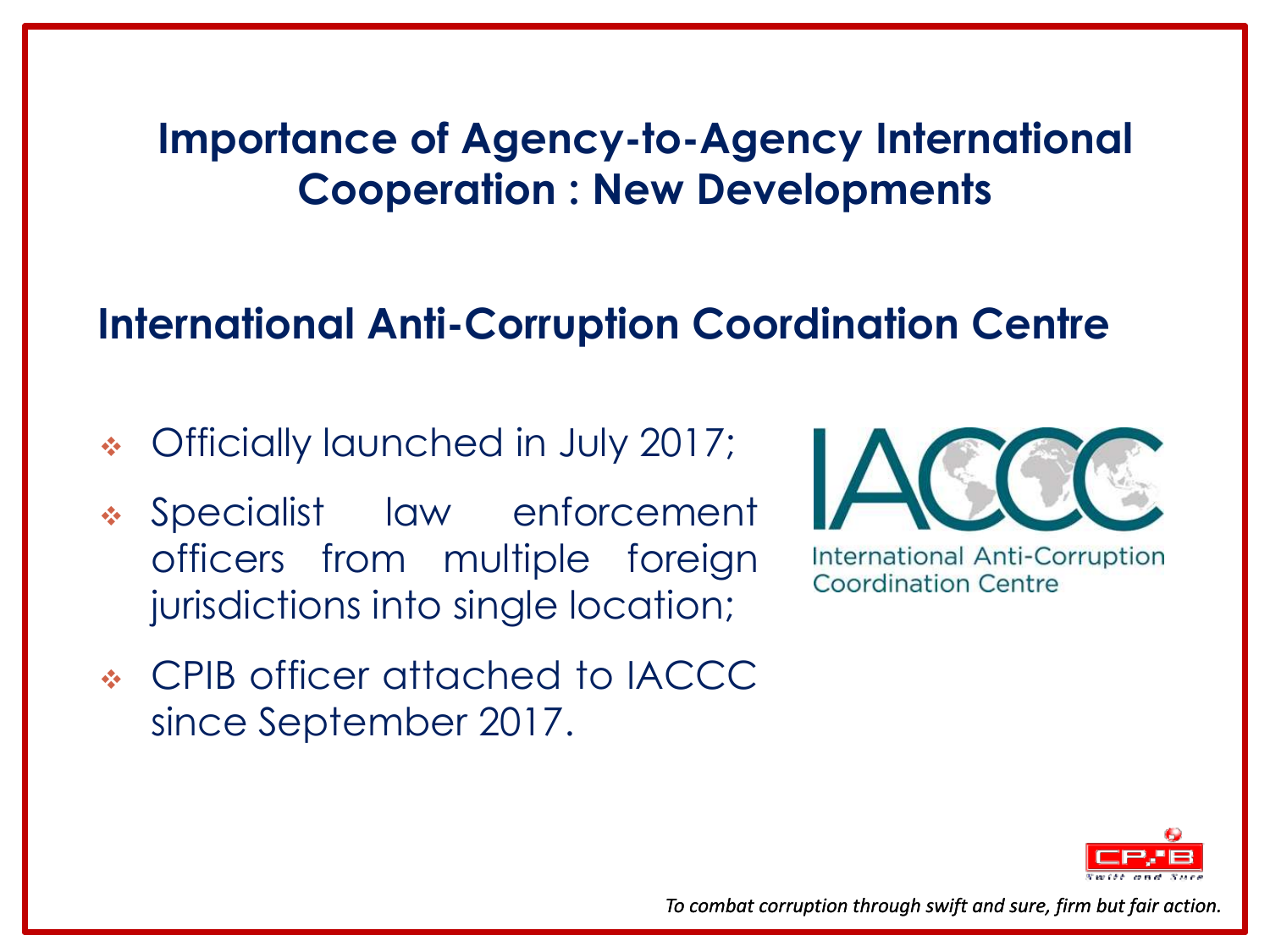# **Looking Ahead**

- Participation in current UNCAC review cycle
- Partnership with the UNODC to develop joint anti-corruption training programme



\* Hosting of annual meetings under regional anti-corruption grouping (SEA-PAC) in 2018/2019